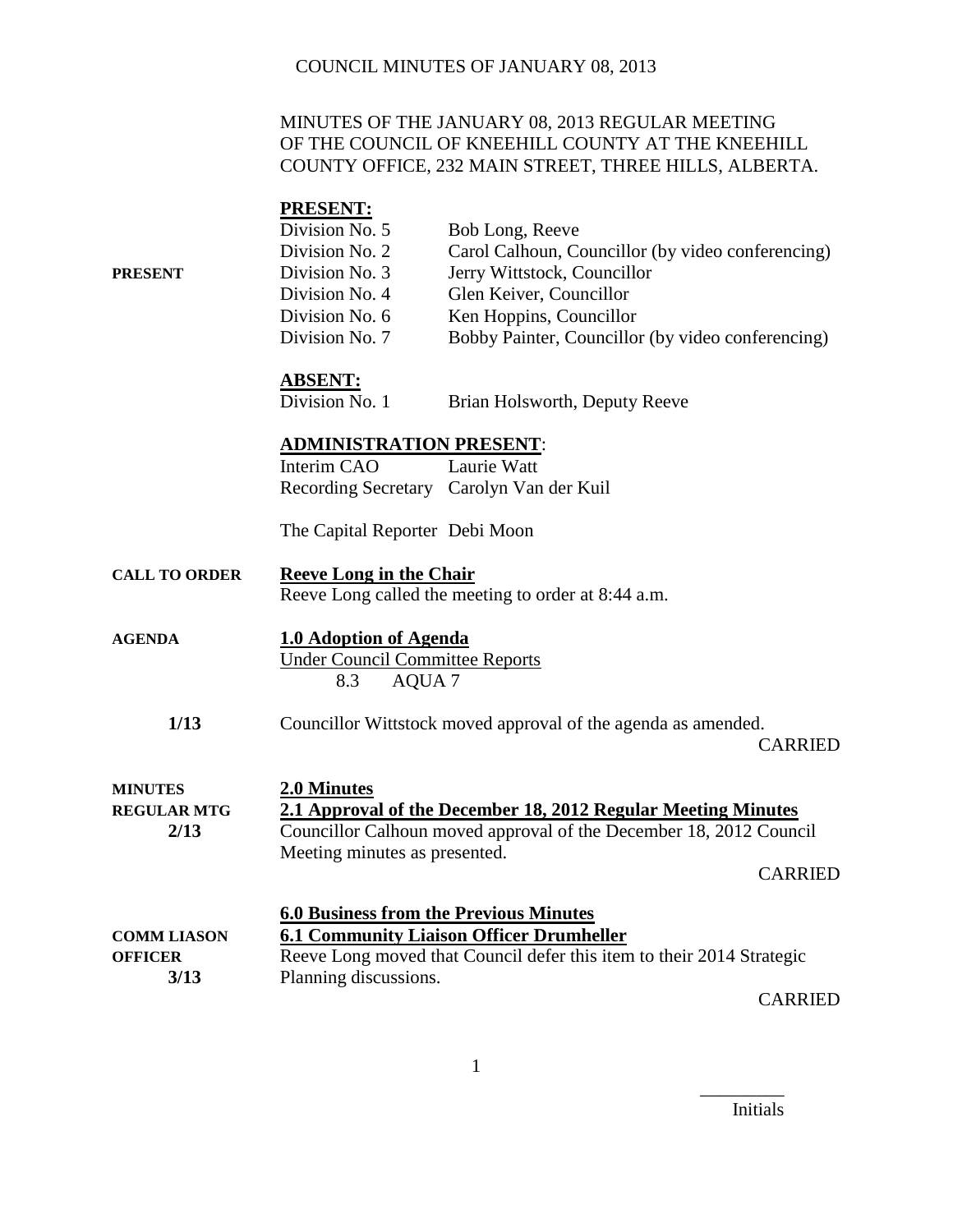| <b>NEW BUSINESS</b>                             | <b>7.0 New Business</b>                                                                                                                                                                                                                                                                                                                                                                                                                                                                                                                                                                                                                                                                                                                                                                                        |                |
|-------------------------------------------------|----------------------------------------------------------------------------------------------------------------------------------------------------------------------------------------------------------------------------------------------------------------------------------------------------------------------------------------------------------------------------------------------------------------------------------------------------------------------------------------------------------------------------------------------------------------------------------------------------------------------------------------------------------------------------------------------------------------------------------------------------------------------------------------------------------------|----------------|
| B1653 -MR 2013<br>4/13                          | 7.1 Master Rates 2013 Bylaw 1653<br>Councillor Wittstock moved that first reading be given to Bylaw 1653,<br>that being the 2013 Master Rates Bylaw, establishing rates, fees, penalties<br>and charges for various goods, licenses, permits and services.                                                                                                                                                                                                                                                                                                                                                                                                                                                                                                                                                     |                |
|                                                 |                                                                                                                                                                                                                                                                                                                                                                                                                                                                                                                                                                                                                                                                                                                                                                                                                | <b>CARRIED</b> |
| 5/13                                            | Councillor Calhoun moved second reading to Bylaw 1653.                                                                                                                                                                                                                                                                                                                                                                                                                                                                                                                                                                                                                                                                                                                                                         | <b>CARRIED</b> |
| 6/13                                            | Councillor Hoppins moved that consideration to hold third reading be<br>given to Bylaw 1653.                                                                                                                                                                                                                                                                                                                                                                                                                                                                                                                                                                                                                                                                                                                   |                |
|                                                 | <b>CARRIED UNANIMOUSLY</b>                                                                                                                                                                                                                                                                                                                                                                                                                                                                                                                                                                                                                                                                                                                                                                                     |                |
| 7/13                                            | Councillor Wittstock moved third reading to Bylaw 1653.                                                                                                                                                                                                                                                                                                                                                                                                                                                                                                                                                                                                                                                                                                                                                        | <b>CARRIED</b> |
| <b>MEETING DATES</b><br>8/13                    | <b>7.2 2013 Council Meeting Dates</b><br>Councillor Keiver moved that Council approve the scheduling of the 2013<br>Organizational Meeting for Tuesday, October 29, 2013 and the<br>rescheduling of the 2013 Council meeting dates to reflect the following:<br>The summer Council meeting schedule – July $9th$ , $30th$ and August<br>$20th$ .<br>The October Council meeting schedule – October $8th$ and $29th$ .<br>$\bullet$<br>The November Council meeting schedule – November $19th$ .<br>The December Council meeting schedule – December $3rd$ and $17th$ .<br>Christmas Closure from noon on December $24th$ to 8:00 a.m. on<br>$\bullet$<br>January $2nd$ , 2014.<br>Pete McRae, Director of Operations, and Brandy Hay Evans, Operations<br>Executive Assistant entered the meeting at 8:56 a.m. | <b>CARRIED</b> |
| <b>OPERATIONS</b><br><b>OPR SUMMARY</b><br>9/13 | <b>4.0 Operations</b><br><b>4.1 Operations Summary</b><br>Pete McRae presented the Operations Report comprised of Transportation<br>(Roads), Water and Miscellaneous updates.<br>Councillor Wittstock moved that Council receive the Operations<br>Summary report as presented.                                                                                                                                                                                                                                                                                                                                                                                                                                                                                                                                | <b>CARRIED</b> |

Pete McRae and Brandy Hay Evans left the meeting at 9:12 a.m.

Initials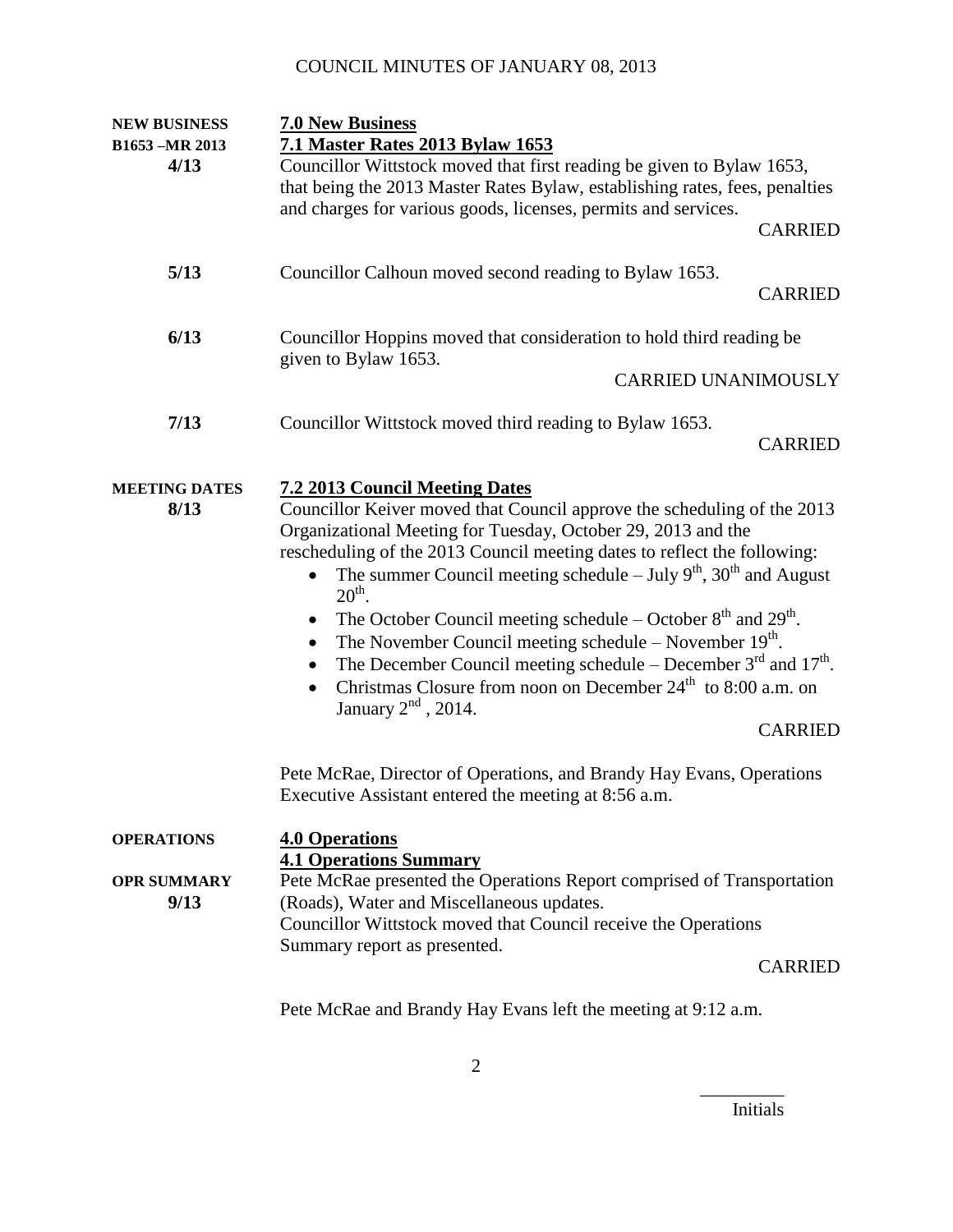| <b>NEW BUSINESS</b>                                           | <b>7.0 New Business Cont'd</b>                                                                                                                                                                                     |  |  |
|---------------------------------------------------------------|--------------------------------------------------------------------------------------------------------------------------------------------------------------------------------------------------------------------|--|--|
| <b>STRAT PLANNING</b>                                         | <b>7.3 Strategic Planning Priorities and Action Plans 2013 Quarterly</b>                                                                                                                                           |  |  |
| 10/13                                                         | <b>Update</b>                                                                                                                                                                                                      |  |  |
|                                                               | Councillor Calhoun moved that Council receive the 2013 Strategic                                                                                                                                                   |  |  |
|                                                               | Planning Priorities and Action Plan Quarterly Update as information.                                                                                                                                               |  |  |
|                                                               | <b>CARRIED</b>                                                                                                                                                                                                     |  |  |
| <b>COW MTG</b><br>11/13                                       | Councillor Hoppins moved that a Committee of the Whole meeting be<br>scheduled for Tuesday, January 22, 2013 after the Regular Council<br>meeting to discuss strategic priorities for 2013.                        |  |  |
|                                                               | <b>CARRIED</b>                                                                                                                                                                                                     |  |  |
|                                                               | The meeting recessed from 9:16 a.m. to 9:23 a.m.                                                                                                                                                                   |  |  |
| <b>COUNCIL REPORTS</b><br><b>3HILLS CHAMBER</b><br><b>AGM</b> | <b>8.0 Council and Committee Reports</b><br>8.1 Three Hills and District Chamber of Commerce AGM - Verbal<br>report by Reeve Long.                                                                                 |  |  |
| 12/13                                                         | Councillor Hoppins moved that Council authorize attendance of Reeve<br>Long to the Thursday, January 17, 2013 Three Hills and District Chamber<br>of Commerce Annual General Meeting and Dinner.<br><b>CARRIED</b> |  |  |
|                                                               |                                                                                                                                                                                                                    |  |  |
| <b>DR. R &amp; R</b>                                          | 8.2 Kneehill Regional Doctor Recruitment & Retention Task Force-<br>Verbal report by Reeve Long.                                                                                                                   |  |  |
|                                                               | Frank Grills and Adele Johnston, Assessment Department, entered the<br>meeting at 9:27 a.m.                                                                                                                        |  |  |
| <b>AQUA 7</b>                                                 | <b>8.3 AQUA 7</b> – Written report by Councillor Wittstock on attending the<br>AQUA 7 meeting of December 19, 2012.                                                                                                |  |  |
| 13/13                                                         | Councillor Wittstock moved that Council receive the Council and<br>Committee Reports as presented.                                                                                                                 |  |  |
|                                                               | <b>CARRIED</b>                                                                                                                                                                                                     |  |  |
| <b>DELEGATIONS</b>                                            | <b>3.0 Delegations</b>                                                                                                                                                                                             |  |  |
|                                                               | 3.2 Adele Johnston, Assessor                                                                                                                                                                                       |  |  |
|                                                               | Council congratulated Adele Johnston on having completed her                                                                                                                                                       |  |  |
|                                                               | Accredited Municipal Assessor of Alberta (AMAA) professional                                                                                                                                                       |  |  |
|                                                               | designation. Frank Grill's spoke on how hard Adele has worked the past                                                                                                                                             |  |  |
|                                                               | five years to obtain her designation and wishes her a long career in<br>assessment.                                                                                                                                |  |  |

Initials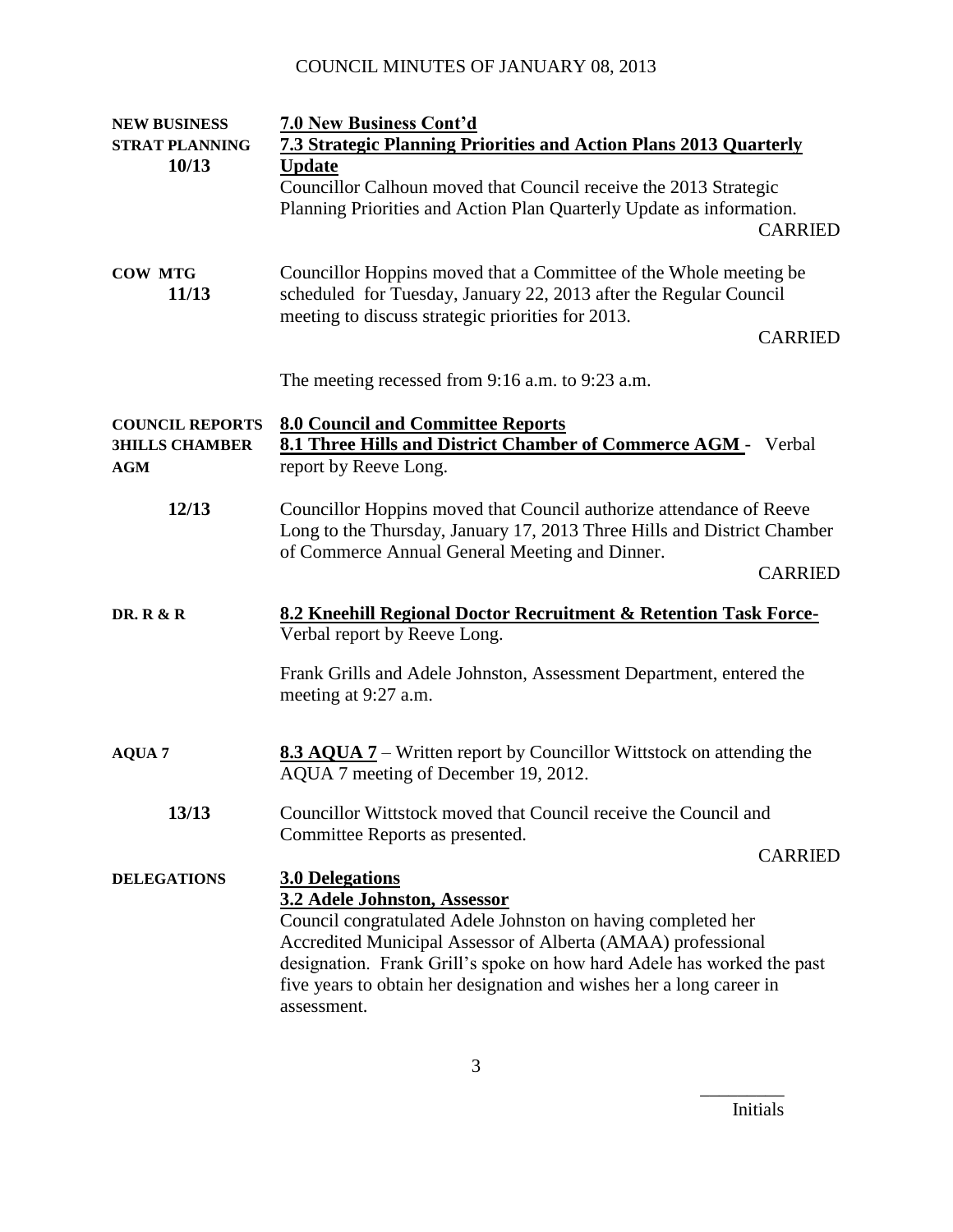Frank Grills and Adele Johnston leave the meeting at 9:34 a.m.

| <b>CORRESPONDENCE</b><br>14/13 | <b>9.0 Correspondence Report</b><br>Reeve Long moved that Council authorize the attendance of Council to<br>attend the Legal Seminar being held in Airdrie on Friday, March 1, 2013<br>or Edmonton Friday, February 22 <sup>nd</sup> , 2013.                                                                                                                                                                                                                                                                                                                                                                                                                                                                                                                                          |  |
|--------------------------------|---------------------------------------------------------------------------------------------------------------------------------------------------------------------------------------------------------------------------------------------------------------------------------------------------------------------------------------------------------------------------------------------------------------------------------------------------------------------------------------------------------------------------------------------------------------------------------------------------------------------------------------------------------------------------------------------------------------------------------------------------------------------------------------|--|
|                                | <b>CARRIED</b>                                                                                                                                                                                                                                                                                                                                                                                                                                                                                                                                                                                                                                                                                                                                                                        |  |
|                                | Debi Moon left the meeting at 9:37 a.m.                                                                                                                                                                                                                                                                                                                                                                                                                                                                                                                                                                                                                                                                                                                                               |  |
| 15/13                          | Councillor Wittstock moved that Council receive the Correspondence<br>Report.                                                                                                                                                                                                                                                                                                                                                                                                                                                                                                                                                                                                                                                                                                         |  |
|                                | <b>CARRIED</b>                                                                                                                                                                                                                                                                                                                                                                                                                                                                                                                                                                                                                                                                                                                                                                        |  |
| <b>BUS PENDING</b>             | <b>10.0 Council Business Pending &amp; Summary Reports</b><br>10.1 Business Pending Report 2008/2009/2010/2011                                                                                                                                                                                                                                                                                                                                                                                                                                                                                                                                                                                                                                                                        |  |
| <b>SUMMARY REPORT</b><br>16/13 | <b>10.2 Business Pending Report 2012</b><br><b>10.3 Business Completed Items Summary Report 2012</b><br>Councillor Painter moved that Council receive the Business Pending and<br>Summary reports.<br><b>CARRIED</b>                                                                                                                                                                                                                                                                                                                                                                                                                                                                                                                                                                  |  |
|                                | The meeting recessed from 9:43 a.m. to 9:53 a.m.                                                                                                                                                                                                                                                                                                                                                                                                                                                                                                                                                                                                                                                                                                                                      |  |
|                                | Anna Robinson from the Town of Trochu and Sgt. Joe Sangster from the<br>Three Hills RCMP Detachment were in attendance when the meeting<br>reconvened.                                                                                                                                                                                                                                                                                                                                                                                                                                                                                                                                                                                                                                |  |
| <b>DELEGATIONS</b>             | <b>3.0 Delegations Cont'd</b><br>3.3 Anna Robinson, Municipal Intern, Town of Trochu - Restorative<br><b>Justice Presentation</b><br>Anna Robinson, Municipal Intern with the Town of Trochu and Sgt. Joe<br>Sangster from the Three Hills RCMP detachment presented Council with<br>an overview of the Restorative Justice Program being planned for the<br>communities within the Three Hills detachment area. Restorative Justice<br>is an approach focused on repairing harm when a wrong doing or injustice<br>occurs in a community. The process is voluntary and offenders must take<br>responsibility for their actions. The encounter is designed as a safe space<br>for people to meet in the presence of a trained facilitator to discuss ways to<br>resolve the conflict. |  |

Anna Robinson and Sgt. Joe Sangster left the meeting at 10:14 a.m.

Initials